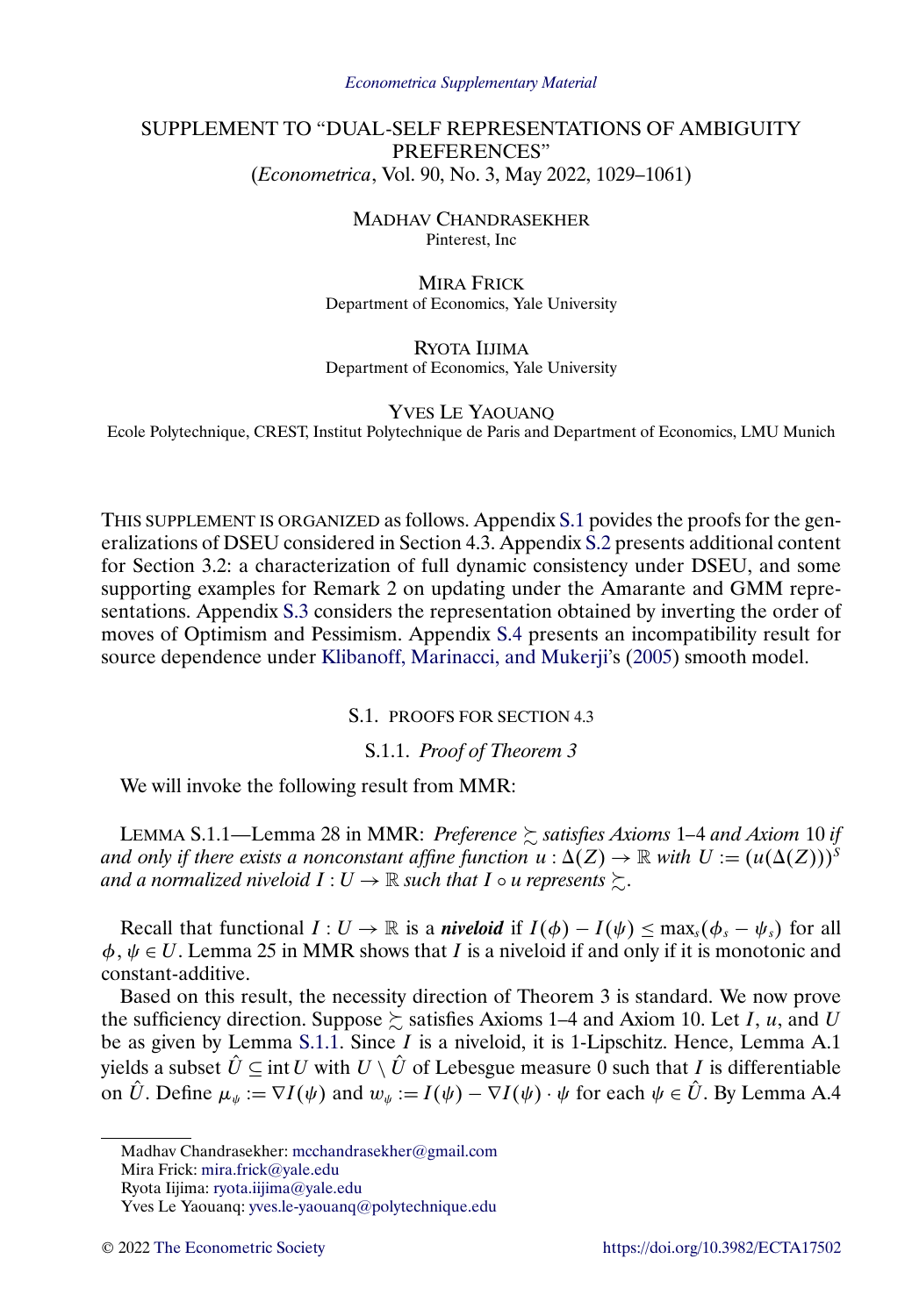and the fact that niveloids are monotonic and constant-additive,  $\mu_{\psi} \in \Delta(S)$  for all  $\psi \in U$ . For each  $\psi \in U$ , define

$$
D_{\psi} := \big\{(\mu, w) \in \Delta(S) \times \mathbb{R} : \mu \cdot \psi + w \geq I(\psi)\big\} \cap \overline{\text{co}}\big\{(\mu_{\xi}, w_{\xi}) : \xi \in \hat{U}\big\},\
$$

and let  $\mathbb{D} := \{D_{\psi} : \psi \in U\}$ . The following lemma implies that each  $D_{\psi}$  is nonempty; note also that it is closed, convex, and bounded below.

LEMMA S.1.2: *For every*  $\phi$ ,  $\psi \in U$ ,  $\min_{(\mu, w) \in D_{\psi}} \mu \cdot \phi + w \leq I(\phi)$  *with equality if*  $\phi = \psi$ .

PROOF: First, consider any  $\phi, \psi \in \hat{U}$ . Let  $K_{\psi} := {\{\xi \in \hat{U} : \mu_{\xi} \cdot \psi + w_{\xi} \ge I(\psi)\}}$  be as in Lemma A.6. Note that  $D_{\psi} = \overline{\text{co}}\{(\mu_{\xi}, w_{\xi}) : \xi \in K_{\psi}\}\)$ , so that

$$
\inf_{\xi\in K_{\psi}}\mu_{\xi}\cdot\phi+w_{\xi}=\min_{(\mu,w)\in D_{\psi}}\mu\cdot\phi+w,
$$

where the minimum is attained as  $D_{\psi}$  is closed and bounded below. Thus, Lemma A.6 implies that

$$
\min_{(\mu,w)\in D_{\psi}} \mu \cdot \phi + w \le I(\phi),\tag{23}
$$

where, by definition of  $D_{\psi}$ , (23) holds with equality if  $\psi = \phi$ .

Next, consider any  $\phi, \psi \in U$ . Take sequences  $\phi_n \to \phi, \psi_n \to \psi$  such that  $\phi_n, \psi_n \in U$ for each *n*, where we choose  $\phi_n = \psi_n$  if  $\phi = \psi$ . For each *n*, the previous paragraph yields some  $(\mu_n, w_n) \in D_{\psi_n}$  such that  $\mu_n \cdot \phi_n + w_n = \min_{(\mu, w) \in D_{\psi_n}} \mu \cdot \phi_n + w \leq I(\phi_n)$ , with equality if  $\phi = \psi$ . Thus, for each *n*, we have  $I(\psi_n) - \mu_n \cdot \psi_n \leq w_n \leq I(\phi_n) - \mu_n \cdot \phi_n$ . Since  $\phi_n \to \psi$  $\phi$ ,  $\psi_n \to \psi$ , and I is continuous, this implies that sequence  $(w_n)$  is bounded. Thus, up to restricting to a suitable subsequence, we can assume that  $(\mu_n, w_n) \to (\mu_\infty, w_\infty)$  for some  $(\mu_{\infty}, w_{\infty}) \in \Delta(S) \times \mathbb{R}$ . Then  $(\mu_{\infty}, w_{\infty}) \in D_{\psi}$  and  $\mu_{\infty} \cdot \phi + w_{\infty} \leq I(\phi)$  by continuity of I, with equality if  $\phi = \psi$ . Thus,  $\min_{(\mu, w) \in D_{\psi}} \mu \cdot \phi + w = \inf_{(\mu, w) \in D_{\psi}} \mu \cdot \phi + w \leq I(\phi)$ , with equality if  $\phi = \psi$ , where the minimum is attained since  $D_{\psi}$  is closed and bounded below. Q.E.D. below.  $Q.E.D.$ 

Finally, we obtain a dual-self variational representation of  $\succeq$  as follows. For each  $D \in \mathbb{D}$ , define  $c_D : \Delta(S) \to \mathbb{R} \cup \{\infty\}$  by  $c_D(\mu) := \inf\{w \in \mathbb{R} : (\mu, w) \in D\}$  for each  $\mu \in \Delta(S)$ , where, by convention, the infimum of the empty set is  $\infty$ . Note that  $c<sub>D</sub>$  is convex for all D by convexity of D. Moreover, for all  $\phi \in U$ ,  $\min_{(\mu, w) \in D} \mu \cdot \phi + w = \min_{\mu \in \Delta(S)} \mu \cdot \phi + c_D(\mu)$ . Thus, Lemma S.1.2 implies

$$
I(\phi) = \max_{D \in \mathbb{D}} \min_{\mu \in \Delta(S)} \mu \cdot \phi + c_D(\mu)
$$
 (24)

for all  $\phi \in U$ . Since I is normalized, applying (24) to any constant vector  $a \in U$  yields  $I(\underline{a}) = a + \max_{D \in \mathbb{D}} \min_{\mu \in \Delta(S)} c_D(\mu) = a$ . Hence,  $\mathbb{C}^* := \{c_D : D \in \mathbb{D}\}\$  satisfies  $\max_{c \in \mathbb{C}^*} \min_{\mu \in \Delta(S)} c(\mu) = 0$  and  $(\mathbb{C}^*, u)$  is a dual-self variational representation of  $\succsim$  by Lemma [S.1.1.](#page-0-0)

REMARK 3: We note that our characterization of the set of relevant priors under DSEU generalizes to the dual-self variational model. Specifically, let dom(c) := { $\mu$  :  $c(\mu) \in \mathbb{R}$ } denote the effective domain of any cost function. Then there exists a unique closed, convex set C such that  $C \subseteq \overline{co}(\bigcup_{c \in \mathbb{C}} dom(c))$  for all dual-self variational representations of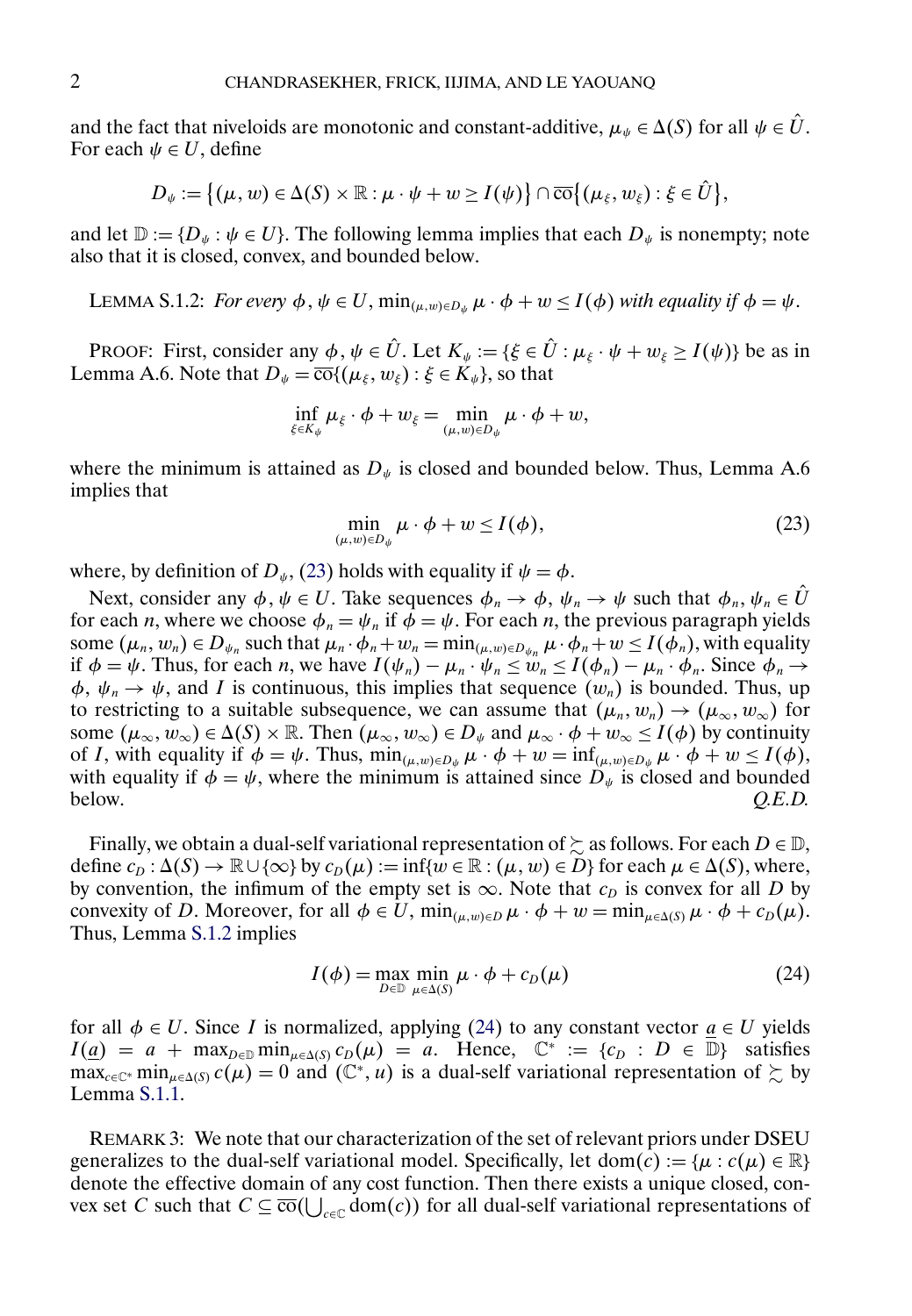-, with equality for the representation C<sup>∗</sup> we constructed in the proof of Theorem 3. Moreover, it can again be shown that  $C$  is the Bewley set of the unambiguous preference  $\succsim^*$ . The argument relies on the observation that  $C = \overline{co}(\bigcup_{\phi \in \text{int } U} \partial I(\phi))$ , where I is the utility act functional obtained in the proof of Theorem 3 and  $U$  its domain. Details are available on request.

#### S.1.2. *Proof of Theorem 4*

The following result follows from a minor modification of the proof of Lemma 57 in CMMM:

LEMMA S.1.3: Preference  $\succsim$  satisfies Axioms 1–4 and 11 if and only if there exists a non $constant$  affine function  $u : \Delta(Z) \to \mathbb{R}$  with  $U := (u(\Delta(Z)))^S$  and a monotonic, normalized, and continuous functional  $I:U\to\mathbb{R}$  such that  $I$   $\circ$   $u$  represents  $\succsim$ .

Based on this result, the necessity direction of Theorem 4 is standard. We now prove the sufficiency direction. Suppose  $\succsim$  satisfies Axioms 1–4 and 11. Let I, u, and U be as given by Lemma S.1.3. Define  $D_{\psi} := \{(\mu, I(\psi) - \mu \cdot \psi) \in \mathbb{R}^S_+ \times \mathbb{R} : \mu \in \mathbb{R}^S_+\}$  for each  $\psi \in U$ . Note that  $D_{\psi}$  is nonempty and convex. Let  $I_{\psi}(\phi) := \inf_{(\mu, w) \in D_{\psi}} \mu \cdot \phi + w$  for each  $\phi, \psi \in U$ .

Take any  $\phi$ ,  $\psi \in U$ . Observe that

$$
I_{\psi}(\phi) = \inf_{\alpha > 0, s \in S} I(\psi) + \alpha(\phi_s - \psi_s) = \begin{cases} I(\psi) & \text{if } \phi \geq \psi, \\ -\infty & \text{if } \phi \ngeq \psi. \end{cases}
$$

Thus,  $I(\phi) \geq I_{\psi}(\phi)$  by monotonicity of I, with equality if  $\phi = \psi$ . That is, for each  $\phi \in U$ ,

$$
I(\phi) = \max_{\psi \in U} I_{\psi}(\phi). \tag{25}
$$

For each  $\psi \in U$ , define a function  $G_{\psi} : \mathbb{R} \times \Delta(S) \to \mathbb{R} \cup \{\infty\}$  by

$$
G_{\psi}(t,\mu)=\sup\bigl\{I_{\psi}(\xi):\xi\in U,\xi\cdot\mu\leq t\bigr\}
$$

for each  $(t, \mu)$ . The map is quasi-convex (Lemma 31 in CMMM) and increasing in t.

LEMMA S.1.4: *We have*  $I_{\psi}(\phi) = \inf_{\mu \in \Delta(S)} G_{\psi}(\mu \cdot \phi, \mu)$  for each  $\phi, \psi \in U$ .

PROOF: Observe that RHS =  $\inf_{\mu \in \Delta(S)} \sup \{ I_{\psi}(\xi) : \xi \cdot \mu \leq \phi \cdot \mu \}$ . To see that LHS  $\leq$ RHS, observe that  $I_{\psi}(\phi) \leq \sup\{I_{\psi}(\xi) : \xi \cdot \mu \leq \phi \cdot \mu\}$  holds for any  $\mu \in \Delta(S)$ . To see that LHS ≥ RHS, note first that if  $\phi \ge \psi$ , then LHS =  $I(\psi)$  and RHS  $\in \{I(\psi), -\infty\}$ , so the inequality clearly holds. If  $\phi \ngeq \psi$  then  $\phi_s < \psi_s$  for some  $s \in S$ . Thus, by taking  $\mu = \delta_s$ , any  $\xi$  with  $\xi \cdot \mu \le \phi \cdot \mu$  satisfies  $\xi_s \le \phi_s$ , which implies  $\xi \not\ge \psi$ , whence  $I_{\psi}(\xi) = -\infty$ . *Q.E.D.* 

Setting  $\mathbb{G} = \{G_{\phi} : \phi \in U\}$ , Lemma S.1.4 and (25) ensure that the functional W given by (14) represents  $\succsim$  and is continuous. Finally, note that since I is normalized, we have  $a = I(\underline{a}) = \max_{G \in \mathbb{G}} \inf_{\mu \in \Delta(S)} G(a, \mu)$  for any  $a \in \mathbb{R}$ , as required.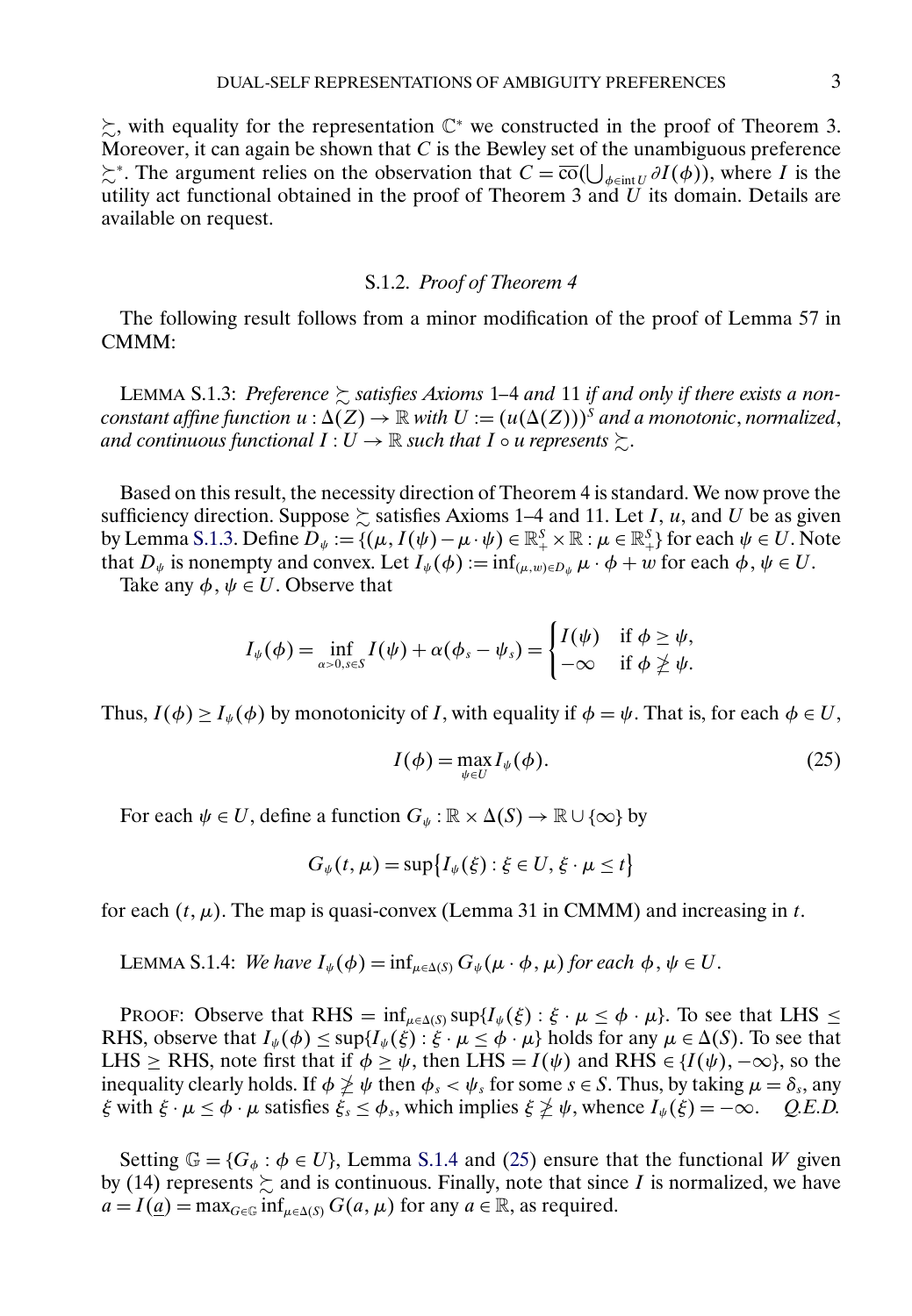## S.2. ADDITIONAL MATERIAL FOR SECTION 3.2

## S.2.1. *Characterization of Dynamic Consistency*

<span id="page-3-0"></span>Fix any partition  $\Pi$  of S and a family of conditional preferences  $\{\gtrsim_{E}\}_{E\in\Pi}$ . Consider the following strengthening of C-dynamic consistency (Axiom 9):

AXIOM 12—Dynamic Consistency: *For all*  $f, g \in \mathcal{F}, f \succsim_E g \Leftrightarrow f E g \succsim g$ .

[Epstein and Schneider](#page-10-0) [\(2003\)](#page-10-0) showed that prior-by-prior updating under the maxmin model satisfies Axiom  $12^{30}$  for each  $E \in \Pi$  if and only if the ex ante set of priors P is *rectangular* with respect to partition  $\Pi$ , meaning that there exist belief-sets  $Q^0 \subseteq \Delta(\Pi)$ and  $Q^E \subseteq \Delta(E)$  for each  $E \in \Pi$  such that<sup>31</sup>

$$
P = Q^0 \times (Q^E)_{E \in \Pi} := \left\{ \mu \in \Delta(S) : \mu(\cdot) = \sum_{E \in \Pi} \nu^0(E) \nu^E(\cdot) \text{ for some } \nu^0 \in Q^0, \nu^E \in Q^E \right\}.
$$

We show that for prior-by-prior updating under DSEU, Axiom 12 in turn characterizes the following extension of the notion of rectangularity to belief-set collections. Say that  $\mathbb P$  is a *rectangular belief-set collection* (with respect to  $\Pi$ ) if there exist belief-set collections  $\mathbb{Q}^0 \subseteq \mathcal{K}(\Delta(\Pi))$  and  $\mathbb{Q}^E \subseteq \mathcal{K}(\Delta(E))$  for each  $E \in \Pi$  such that

$$
\mathbb{P} = \mathbb{Q}^0 \times (\mathbb{Q}^E)_{E \in \Pi} := \{ Q^0 \times (Q^E)_{E \in \Pi} : Q^0 \in \mathbb{Q}^0, Q^E \in \mathbb{Q}^E \ \forall E \in \Pi \}.
$$

Note that this is stronger than requiring each  $P \in \mathbb{P}$  to be rectangular. Say that  $E \in \Pi$  is *strongly non-null* if for all  $f \in \mathcal{F}$  and  $p, q \in \Delta(Z)$  with  $p > q$ , we have  $pEf > qEf$ .

THEOREM S.2.1: *Suppose that*  $\gtrsim$  *satisfies Axioms* 1–5, *that each*  $E \in \Pi$  *is strongly nonnull, and that each* (≿<sub>E</sub>)<sub>E∈II</sub> is an Archimedean weak order. Then, the following are equiva*lent*:

- 1. *Each pair*  $(\succsim, \gtsim_E)_{E \in \Pi}$  *satisfies Axiom* 12.
- 2. *There exist a rectangular belief-set collection* P *and a nonconstant affine utility* u *such* that  $(\mathbb{P},u)$  is a DSEU representation of  $\succsim$  and  $(\mathbb{P}_E,u)$  is a DSEU representation of  $\succsim_{\!\!E}$ *for each*  $E \in \Pi$ .

S.2.1.1. *Proof of Theorem S.2.1*

We will invoke the following lemma:<sup>32</sup>

AXIOM 13—Consequentialism: *If*  $f(s) = g(s)$  *for all*  $s \in E$ *, then*  $f \sim_E g$ *.* 

LEMMA S.2.1: Suppose  $\succsim$  and each  $(\succsim_{E})_{E \in \Pi}$  are weak orders. The following are equiva*lent*:

1. *Each pair*  $(\succsim, \gtsim_E)_{E \in \Pi}$  *satisfies Axiom* 12.

<sup>&</sup>lt;sup>30</sup>Epstein and Schneider [\(2003\)](#page-10-0) used an alternative formulation of dynamic consistency, which is equivalent to Axiom 12 in our setting (cf. Lemma S.2.1).

<sup>&</sup>lt;sup>31</sup>In the following, we identify  $\Delta(E)$  with the subset  $\{\mu \in \Delta(S) : \mu(E) = 1\} \subseteq \Delta(S)$ .

<sup>&</sup>lt;sup>32</sup>For the direction (1)  $\Rightarrow$  (2), [Hubmer and Ostrizek](#page-10-0) [\(2015\)](#page-10-0) observed that dynamic consistency implies consequentialism.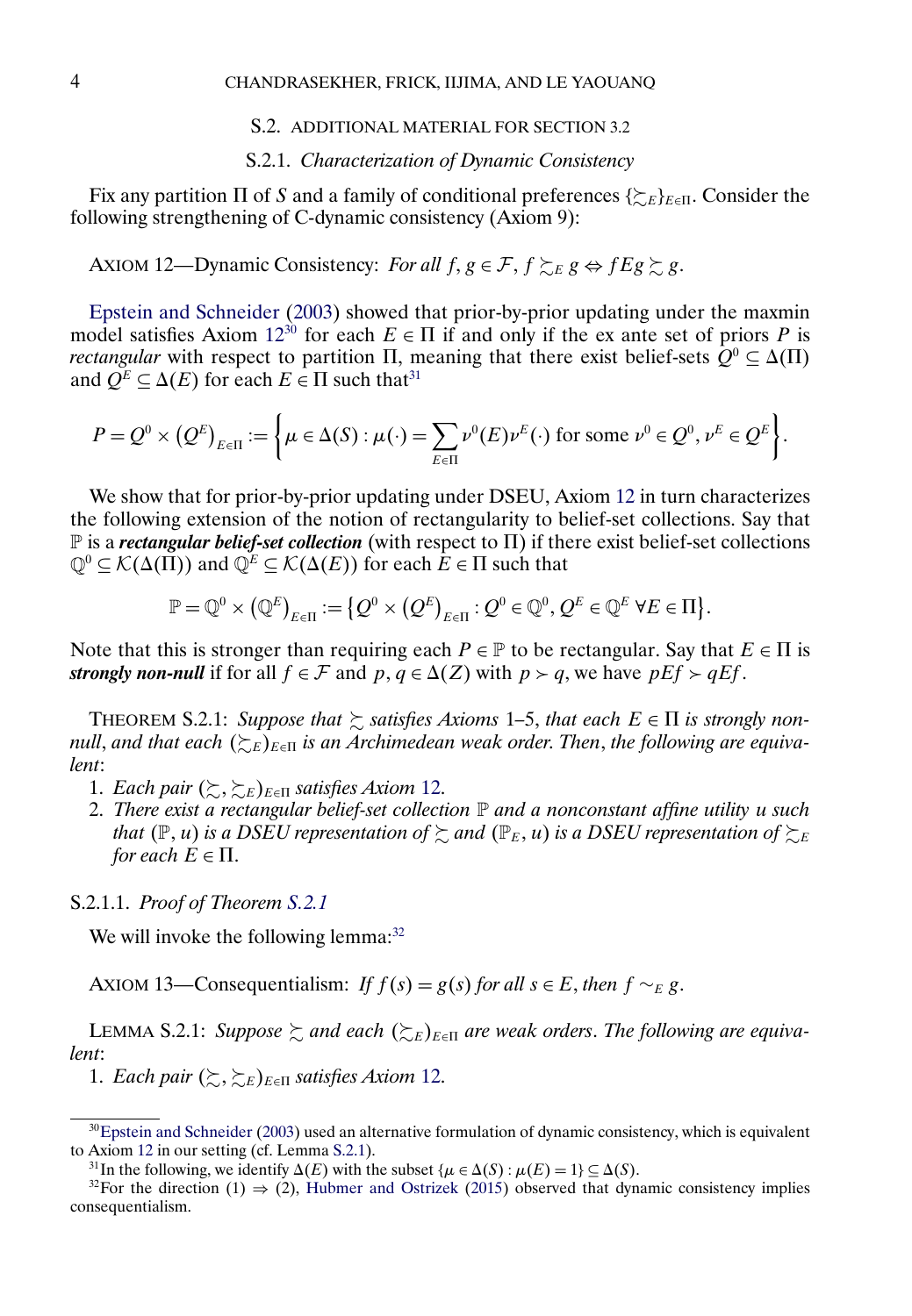<span id="page-4-0"></span>2. Each  $(\succsim_{E})_{E \in \Pi}$  satisfies Axiom [13](#page-3-0) and, for all  $f, g \in \mathcal{F}$ ,

$$
[f \succsim_{E} g \forall E \in \Pi] \implies f \succsim g; \tag{26}
$$

$$
[f \succsim_{E} g \forall E \in \Pi \text{ and } f \succ_{E} g \text{ for some } E \in \Pi] \implies f \succ g. \tag{27}
$$

PROOF: **(1.)**  $\implies$  **(2.):** Suppose each  $(\succsim, \succsim_E)_{E \in \Pi}$  satisfies Axiom [12.](#page-3-0) To show Axiom [13,](#page-3-0) consider any  $f, g \in \mathcal{F}$  and  $E \in \Pi$  with  $f(s) = g(s)$  for all  $s \in E$ . Then  $fEg \sim gEg$  since  $\succsim$ is reflexive, which implies  $f \sim_E g$  by Axiom [12.](#page-3-0)

Then, for any  $f, g, h \in \mathcal{F}$  and  $E \in \Pi$ , Axioms [12](#page-3-0) and [13](#page-3-0) imply

$$
f \succsim_E g \quad \Longleftrightarrow \quad fEh \succsim_E gEh \quad \Longleftrightarrow \quad fEh \succsim gEh. \tag{28}
$$

To show (26), suppose  $f \succsim_E g \forall E \in \Pi$ . Then enumerating  $\Pi = \{E_1, \ldots, E_n\}$  and applying (28) iteratively, we have

$$
f=fE_1f\gtrsim gE_1f\gtrsim gE_1(gE_2f)\gtrsim gE_1(gE_2(gE_3f))\gtrsim\cdots\gtrsim g,
$$

as required. Moreover, if  $f \succ_{E_i} g$  for some i, then the above ensures  $f \succ g$ , so (27) holds.

(2.) ⇒ (1.): For each  $f, g \in \mathcal{F}$  and  $E \in \Pi$ , since  $\succsim_{E}$  is a weak order and satisfies Axiom [13,](#page-3-0) we have

$$
f \gtrsim_E g \iff fEg \gtrsim_E g;
$$

moreover, for each  $F \in \Pi \setminus \{E\},\$ 

 $fEg \sim_F g$ .

Thus, if  $f \gtrsim_E g$ , then  $fEg \gtrsim g$  by (26). If not  $f \gtrsim_E g$ , then  $g \gtrsim_E f$  since  $\gtrsim_E i$  is a weak order, which implies  $g > fEg$  by (27).  $Q.E.D.$ 

PROOF OF THEOREM [S.2.1:](#page-3-0) **(2.)**  $\implies$  **(1.):** Since each  $\succsim_{E}$  admits the updated DSEU representation ( $\mathbb{P}_E$ , u), it satisfies Axiom [13.](#page-3-0) Thus, to prove that  $(\succsim, \gtsim_E)_{E \in \Pi}$  satisfies Axiom [12,](#page-3-0) it suffices by Lemma [S.2.1](#page-3-0) to verify (26)–(27).

Observe that since  $\mathbb{P} = \mathbb{Q}^0 \times (\mathbb{Q}^E)_{E \in \Pi}$  is rectangular, the prior-by-prior updates  $\mathbb{P}_E$  satisfy  $\mathbb{P}_E = \mathbb{Q}^E$  for each  $E \in \Pi$ . Thus, each  $\succsim_E$  is represented by the functional  $W_E(f) =$  $\max_{Q^E \in \mathbb{Q}^E} \min_{v^E \in Q^E} v^E \cdot u(f)$ . Moreover,  $\succsim$  is represented by the functional

$$
W(f) = \max_{P \in \mathbb{P}} \min_{\mu \in P} \mu \cdot u(f)
$$
  
= 
$$
\max_{Q^0 \in \mathbb{Q}^0} \min_{\nu^0 \in Q^0} \sum_E \nu^0(E) \max_{Q^E \in \mathbb{Q}^E} \min_{\nu^E \in Q^E} \nu^E \cdot u(f)
$$
  
= 
$$
\max_{Q^0 \in \mathbb{Q}^0} \min_{\nu^0 \in Q^0} \sum_E \nu^0(E) W_E(f).
$$

Thus, for any  $f, g \in \mathcal{F}$ , if  $W_E(f) \geq W_E(g)$  for all  $E \in \Pi$ , then  $W(f) \geq W(g)$ , verifying (26). To verify (27), suppose  $W_E(f) > W_E(g)$  for some  $E \in \Pi$  and  $W_F(f) \geq W_F(g)$  for all  $F \in \Pi \setminus \{E\}$ . Pick  $p, q \in \Delta(Z)$  such that  $u(p) = W_E(f)$  and  $u(q) = W_E(g)$ . Then

$$
W(f) = W(pEf) > W(qEf) \ge W(qEg) = W(g),
$$

where the strict inequality holds since each  $E$  is strongly non-null.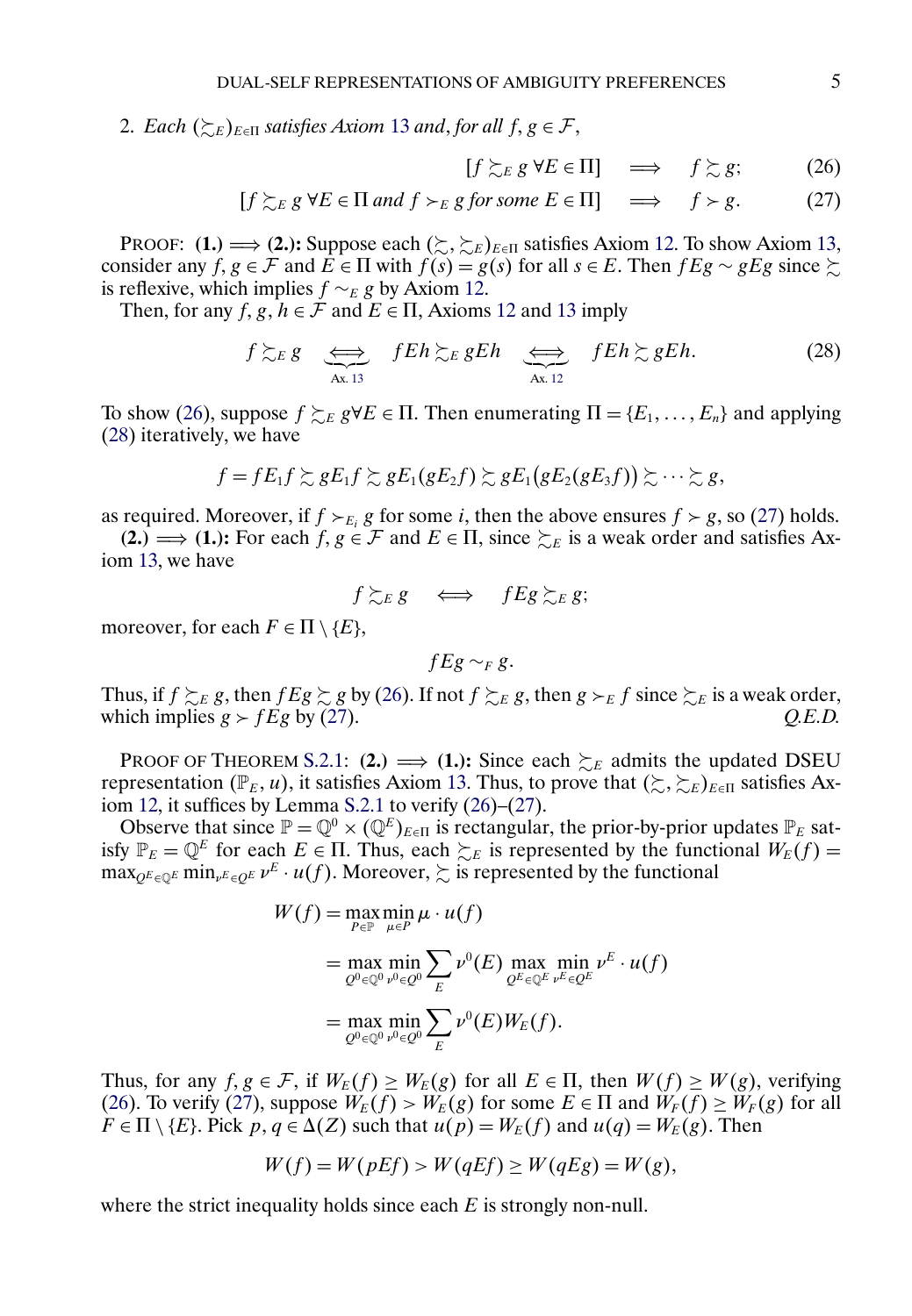**(1.)**  $\implies$  **(2.):** Since  $\succsim$  satisfies Axioms 1–5, Lemma B.1 yields a nonconstant, affine u and monotonic, constant-linear functional  $I : \mathbb{R}^S \to \mathbb{R}$  such that  $f \gtrsim g$  iff  $I(u(f)) \ge$  $I(u(g))$ . Up to applying a positive affine transformation, we can assume that  $u(\Delta(Z)) \supseteq$ [-1, 1]. Since Axiom [12](#page-3-0) implies Axiom 9, each  $\succsim_E$  admits some DSEU representation  $(Q^E, u)$  by Theorem 2. Let  $I_E : \mathbb{R}^S \to \mathbb{R}$  denote the corresponding monotonic, constantlinear functional given by  $I_E(\phi) = \max_{\substack{O^E \in \mathbb{Q}^E}} \min_{\substack{\nu^E \in O^E}} \nu^E \cdot \phi$ .

For each  $\phi^0, \psi^0 \in \mathbb{R}^{\Pi}$ , write  $\phi^0 \succsim^* \psi^0$  if there exist  $\phi, \psi \in \mathbb{R}^S$  such that  $I(\phi) \geq I(\psi)$  and

$$
\phi^{0}(E) = I_{E}(\phi), \qquad \psi^{0}(E) = I_{E}(\psi), \quad \forall E \in \Pi.
$$
 (29)

Note that  $\succsim^*$  is a weak order. Indeed, for any  $\phi^0 \in \mathbb{R}^{\Pi}$ , define  $G(\phi^0) = \phi \in \mathbb{R}^{\Sigma}$ by  $\phi(s) = \phi^0(E)$  for each  $E \in \Pi$  and  $s \in E$ . Then, by construction of  $I_E$ , we have  $\phi^0(E) = I_E(\phi)$  for all E. Moreover, note that for any other  $\phi' \in \mathbb{R}^S$  with  $\phi^0(E) = I_E(\phi')$ , we have  $I(\phi) = I(\phi')$ : To see this, take  $\alpha > 0$  small enough that  $\alpha \phi, \alpha \phi' \in (u(\Delta(Z)))^S$ . Since  $I_E(\alpha \phi) = I_E(\alpha \phi')$  for each E (as  $I_E$  is constant-linear), the implication [\(26\)](#page-4-0) of Ax-iom [12](#page-3-0) in Lemma [S.2.1](#page-3-0) yields  $I(\alpha \phi) = I(\alpha \phi')$ . Thus,  $I(\phi) = I(\phi')$  (as I is constantlinear). Taken together, this shows that for any  $\phi^0, \psi^0 \in \mathbb{R}^{\Pi}, \phi^0 \succeq^* \psi^0$  if and only if  $I(G(\phi^0)) \ge I(G(\psi^0))$ , that is,  $\succsim^*$  is represented by the functional  $I_0 := I \circ G : \mathbb{R}^{\Pi} \to \mathbb{R}$ .

Note that  $I_0$  is monotonic, as I is monotonic and  $\phi^0 \geq \psi^0$  implies  $G(\phi^0) \geq G(\psi^0)$ . Moreover,  $I_0$  is constant-linear, as I is constant-linear and for any  $\phi^0 \in \mathbb{R}^{\Pi}$ ,  $\alpha > 0$ , and  $\beta \in \mathbb{R}$ , we have  $G(\alpha \phi^0 + \underline{\beta}) = \alpha G(\phi^0) + \underline{\beta}$ . Thus, by the proof of Theorem 1, there is a belief-set collection  $\mathbb{Q}^0 \subseteq 2^{\Delta(\Pi)}$  such that  $I_0(\phi^0) = \max_{\mathcal{Q}^0 \in \mathbb{Q}^0} \min_{\nu^0 \in \mathcal{Q}^0} \nu^0 \cdot \phi^0$  for each  $\boldsymbol{\phi}^0 \in \mathbb{R}^{\Pi}$ .

Set  $\mathbb{P} := \{Q^0 \times (Q^E)_{E \in \Pi} : Q^0 \in \mathbb{Q}^0, Q^E \in \mathbb{Q}^E \forall E \in \Pi\}$ , which is rectangular. Then for each  $\phi \in \mathbb{R}^S$ ,

$$
\max_{P \in \mathbb{P}} \min_{\mu \in P} \mu \cdot \phi = \max_{Q^0 \in \mathbb{Q}^0} \max_{Q^E \in \mathbb{Q}^E, \forall E} \min_{\nu^0 \in Q^0} \sum_{E} \nu^0(E) \min_{\nu^E \in Q^E} \nu^E \cdot \phi
$$

$$
= \max_{Q^0 \in \mathbb{Q}^0} \min_{\nu^0 \in Q^0} \sum_{E} \nu^0(E) \max_{Q^E \in \mathbb{Q}^E} \min_{\nu^E \in Q^E} \nu^E \cdot \phi.
$$

We claim that  $(\mathbb{P}, u)$  is a DSEU representation of  $\sum$ . Indeed, for any f, g with  $\phi = u(f)$ ,  $\psi = u(g)$ , define  $\phi^0$ ,  $\psi^0 \in \mathbb{R}^{\Pi}$  by  $\phi^0(E) = I_E(\phi)$ ,  $\psi^0(E) = I_E(\psi)$  for each  $E \in \Pi$ . Then

$$
f \gtrsim g \iff \phi^0 \gtrsim^* \psi^0
$$
  
\n
$$
\iff \max_{Q^0 \in \mathbb{Q}^0} \min_{\nu^0 \in Q^0} \nu^0 \cdot \phi^0 \ge \max_{Q^0 \in \mathbb{Q}^0} \min_{\nu^0 \in Q^0} \nu^0 \cdot \psi^0
$$
  
\n
$$
\iff \max_{Q^0 \in \mathbb{Q}^0} \min_{\nu^0 \in Q^0} \sum_E \nu^0(E) \max_{Q^E \in \mathbb{Q}^E} \min_{\nu^E \in Q^E} \nu^E \cdot \phi
$$
  
\n
$$
\ge \max_{Q^0 \in \mathbb{Q}^0} \min_{\nu^0 \in Q^0} \sum_E \nu^0(E) \max_{Q^E \in \mathbb{Q}^E} \min_{\nu^E \in Q^E} \nu^E \cdot \psi
$$
  
\n
$$
\iff \max_{P \in \mathbb{P}} \min_{\mu \in P} \mu \cdot \phi \ge \max_{P \in \mathbb{P}} \min_{\mu \in P} \mu \cdot \psi.
$$

Finally, by construction, we have  $\mathbb{Q}^E = \mathbb{P}_E$  for each  $E \in \Pi$ , and thus  $(\mathbb{P}_E, u)$  is a DSEU representation of  $\succsim_{E}$ . Q.E.D. representation of  $\succeq_{E}$ .  $\Omega$ . E.D.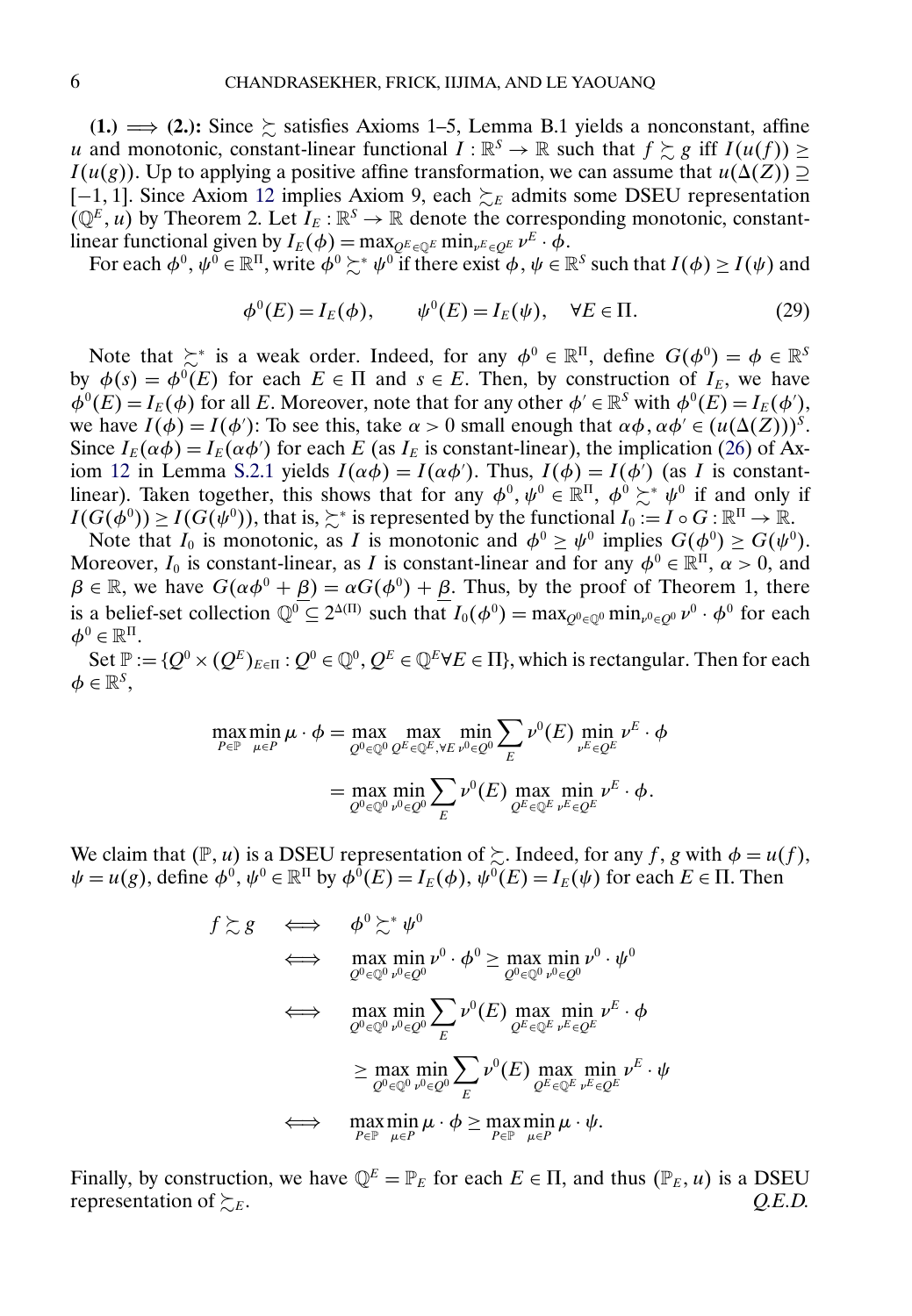#### S.2.2. *Details for Remark 2*

<span id="page-6-0"></span>We elaborate on some difficulties, outlined in Remark 2, with extending prior-by-prior updating to GMM and Amarante's representations of invariant biseparable preferences.

#### S.2.2.1. *GMM*

Suppose the ex ante preference  $\succsim$  admits a GMM representation (1) with parameters  $(\alpha(\cdot), C, u)$ . As in Remark 2, consider the following potential extension of prior-by-prior updating: Define the conditional preference  $\succsim_E$  by updating the set of relevant priors C prior-by-prior to  $C_E$ , while holding the weight function  $\alpha(\cdot)$  and utility u fixed; that is,  $\succsim_E$ is represented by

$$
W_E(f) = \alpha(f) \min_{\mu \in C_E} \mathbb{E}_{\mu}[u(f)] + (1 - \alpha(f)) \max_{\mu \in C_E} \mathbb{E}_{\mu}[u(f)].
$$

The following example highlights several difficulties that arise for this updating rule: (i) the induced  $\succsim_E$  need not be invariant biseparable, as it can violate monotonicity; and (ii)  $\succsim_E$  may violate consequentialism. In particular, this implies (by Theorem 2) that this updating rule does not in general satisfy C-dynamic consistency (Axiom 9).

EXAMPLE 3: Take  $S = \{1, 2, 3\}$ , and a nonconstant affine utility u with range [0, 1]. Write  $f = (f_1, f_2, f_3)$  for the act f that yields the lottery  $f_s$  in state s.

Suppose  $\gtrsim$  is induced by an  $\alpha$ -MEU representation (8) with  $\alpha = 1/2$ , utility u, and belief-set  $P = \Delta(S)$ . Then  $\succsim$  equivalently admits a GMM representation  $(\alpha(\cdot), C, u)$ , where: $33$ 

- The set of relevant priors is  $C = \text{co}\left(\left(\frac{1}{2}, \frac{1}{2}, 0\right), \left(0, \frac{1}{2}, \frac{1}{2}\right), \left(\frac{1}{2}, 0, \frac{1}{2}\right)\right)$ .
- The function  $\alpha(\cdot)$  is defined, for all  $\tilde{f}$  with nonconstant utility profile  $(u(f_1), u(f_2))$ ,  $u(f_3)$ , by

$$
\alpha(f) = \frac{\text{med}(u(f)) - \text{min}(u(f))}{\text{max}(u(f)) - \text{min}(u(f))},
$$

where  $\max(u(f)) = \max\{u(f_1), u(f_2), u(f_3)\}, \min(u(f)) = \min\{u(f_1), u(f_2), u(f_3)\},\$ and med( $u(f)$ ) is the median value in { $u(f_1)$ ,  $u(f_2)$ ,  $u(f_3)$ }. For instance, if f satisfies  $u(f_1) > u(f_2) > u(f_3)$ , then  $\alpha(f) = (u(f_2) - u(f_3))/(u(f_1) - u(f_3))$ .

Consider the event  $E = \{1, 2\}$ . The prior-by-prior update of C is  $C_E = \text{co}\{(1, 0, 0)\}$ ,  $(0, 1, 0)$ . Thus, the conditional preference  $\succsim_{E}$  induced by the above prior-by-prior updating rule for GMM is represented by the functional

$$
W_E(f) = \alpha(f) \min \{u(f_1), u(f_2)\} + (1 - \alpha(f)) \max \{u(f_1), u(f_2)\}.
$$

Consider two acts f and g such that  $u(f_1) = u(g_1) = 1$ ,  $u(f_2) = 1/2$ , and  $u(f_3) = u(g_2) = 1/2$  $u(g_3) = 0$ . Then  $\alpha(f) = 1/2$  and  $\alpha(g) = 0$ . Hence,  $W_E(f) = 3/4$  and  $W_E(g) = 1$ . This shows that  $g \succ_E f$  despite the fact that  $f(s) \succ_{E} g(s)$  for all  $s \in S$ . Thus,  $\succ_{E}$  violates monotonicity (Axiom 2) and hence is not an invariant biseparable preference.

Next, consider the same act f as above and some  $\tilde{g}$  with  $\tilde{g}_1 = f_1$ ,  $\tilde{g}_2 = f_2$ , and  $u(\tilde{g}_3) =$ 1/2. We have  $\alpha(\tilde{g}) = 0$ , and hence  $W_E(\tilde{g}) = 1 > W_E(f)$ , which implies  $\tilde{g} \succ_E f$ . This shows that  $\succsim_E$  violates consequentialism (Axiom [13\)](#page-3-0), as  $f(s) = \tilde{g}(s)$  for all  $s \in E = \{1, 2\}$ .

<sup>&</sup>lt;sup>33</sup>Indeed, note that the corresponding utility act functional  $I(v) = \frac{1}{2} \min_{i=1,2,3} v_i + \frac{1}{2} \max_{i=1,2,3} v_i$  is piecewise linear with three slopes given by  $\mu \in \{(\frac{1}{2}, \frac{1}{2}, 0), (0, \frac{1}{2}, \frac{1}{2}), (\frac{1}{2}, 0, \frac{1}{2})\}$ , so C is the convex hull of these three beliefs. Given this,  $\alpha(\cdot)$  is determined by setting  $\alpha(f)$  min<sub>C</sub>  $\mu \cdot u(f) + (1 - \alpha(f))$  max<sub>C</sub>  $\mu \cdot u(f) = I(u(f))$ .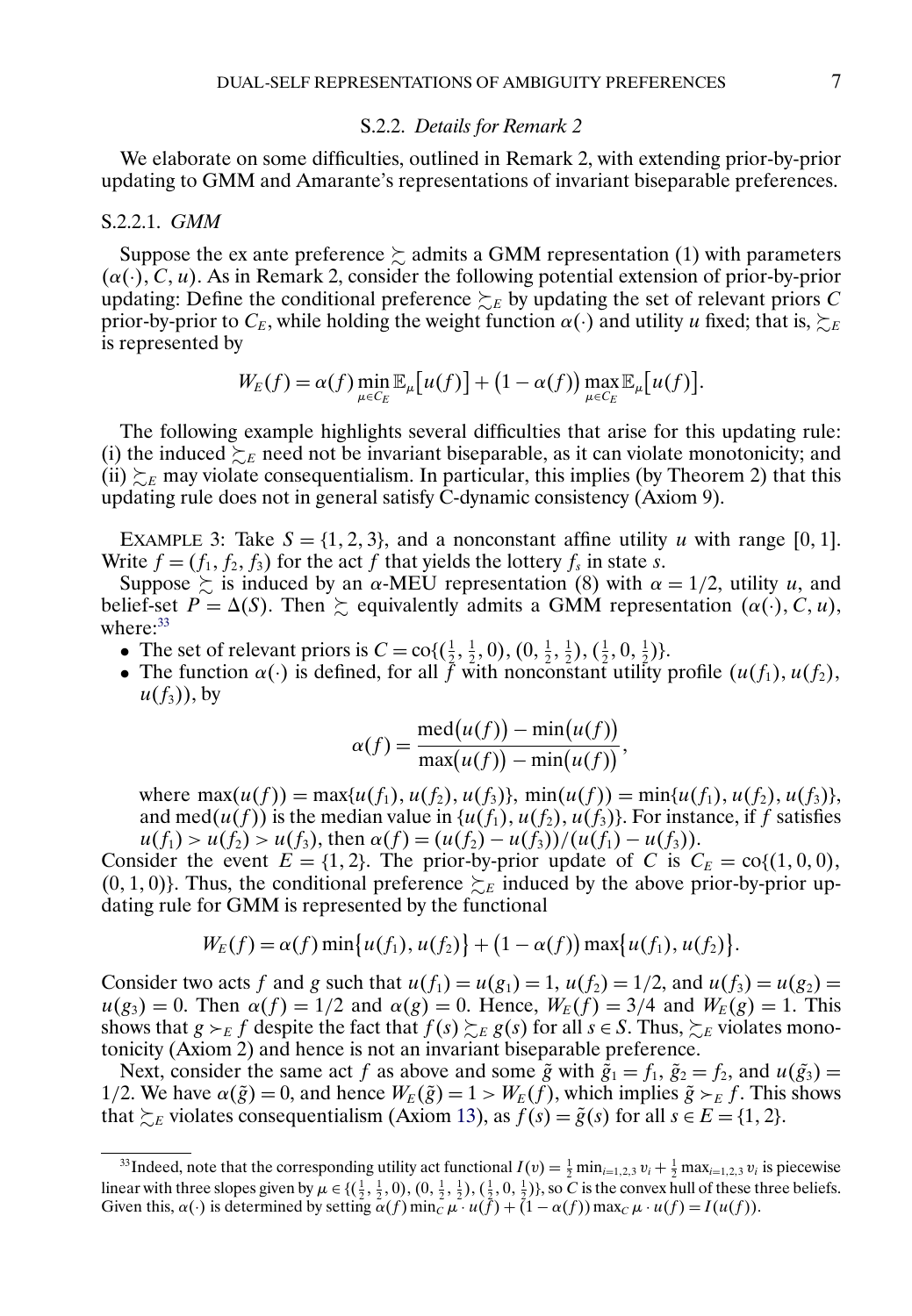<span id="page-7-0"></span>An alternative approach to extend prior-by-prior updating to GMM's representation is to impose C-dynamic consistency on  $(\succsim, \succsim_E)$ . This uniquely pins down a conditional preference  $\succsim_{E}$ , which is invariant biseparable (as can be seen from Theorem 2). Thus, the conditional preference  $\succsim_{\scriptscriptstyle E}$  induced in this manner must admit some GMM representation  $(\alpha^{E}(\cdot), C^{E}, u)$ . However, we note that obtaining the conditional parameters  $\alpha^{E}(\cdot)$  and  $C^{E}$ directly from the parameters  $\alpha(\cdot)$  and C of the ex ante representation can be difficult, as  $\alpha^{E}(\cdot)$  and  $C^{E}$  can each depend jointly on both  $\alpha(\cdot)$  and C (in a way that involves solving a fixed-point problem).<sup>34</sup> Notably, the following example illustrates that when  $\alpha(\cdot) \neq 0, 1$ , the set  $C^E$ , that is, the set of relevant priors of the conditional preference  $\succsim_E$ , need *not* be equal to the prior-by-prior update  $C_E$  of the ex ante set of relevant priors C:

EXAMPLE 4: As in Example [3,](#page-6-0) let  $S = \{1, 2, 3\}$  and suppose the ex ante preference  $\succsim$ is an  $\alpha$ -MEU preference with  $\alpha = 1/2$ , nonconstant utility u, and belief-set  $P = \Delta(S)$ . As noted, the set of relevant priors of  $\succsim$  is  $C = \text{co}\{(\frac{1}{2}, \frac{1}{2}, 0), (0, \frac{1}{2}, \frac{1}{2}), (\frac{1}{2}, 0, \frac{1}{2})\}.$ 

Again, consider event  $E = \{1, 2\}$ , but now suppose the conditional preference  $\succsim_E$  is pinned down from  $\succsim$  by C-dynamic consistency. Note that, for any act  $f$  with utility profile  $(u(f_1), u(f_2), u(f_3))$ , the condition  $fEp \sim p$  is equivalent to

$$
\frac{1}{2}\min\{u(f_1),u(f_2),u(p)\}+\frac{1}{2}\max\{u(f_1),u(f_2),u(p)\}=u(p),
$$

that is, to

$$
\frac{1}{2}u(f_1) + \frac{1}{2}u(f_2) = u(p).
$$

Thus, by C-dynamic consistency, the conditional preference  $\succsim_{E}$  is the SEU preference with belief (1/2, 1/2, 0). Hence, the set of relevant priors of  $\succsim_E$  is  $C^E = \{(1/2, 1/2, 0)\},$ which is a strict subset of the prior-by-prior update  $C_E = \text{co}\{(1, 0, 0), (0, 1, 0)\}\text{ of } C$ .

## S.2.2.2. *Amarante*

We first restate an example from [Frick, Iijima, and Le Yaouanq](#page-10-0) [\(2022\)](#page-10-0), which illustrates that, under the α-MEU model, if belief-sets are updated prior-by-prior, then conditional preferences are not uniquely pinned down from the ex ante preference and instead depend on the choice of ex ante representation:

EXAMPLE 5: Suppose  $S = \{1, 2, 3\}$ . Fix any nonconstant affine utility u, and consider the two  $\alpha$ -MEU representations  $(\alpha, P, u)$  and  $(\alpha', P', u)$ , where

$$
\alpha = \frac{3}{4}, \qquad P = \cos\left\{ \left( \frac{5}{6}, \frac{1}{12}, \frac{1}{12} \right), \left( \frac{1}{6}, \frac{5}{12}, \frac{5}{12} \right) \right\},\newline \alpha' = 1, \qquad P' = \cos\left\{ \left( \frac{2}{3}, \frac{1}{6}, \frac{1}{6} \right), \left( \frac{1}{3}, \frac{1}{3}, \frac{1}{3} \right) \right\}.
$$

<sup>&</sup>lt;sup>34</sup>Specifically, to obtain  $(\alpha^E(\cdot), C^E)$  directly from  $(\alpha(\cdot), C)$ , one must first obtain  $\succsim_E$  from  $\succsim$  via C-dynamic consistency. For each act f, this involves finding a constant act  $p_f$  that solves the fixed-point problem  $fEp_f \sim$  $p_f$ , and then defining  $f \succsim_E g \Leftrightarrow p_f \succsim_E p_g$ .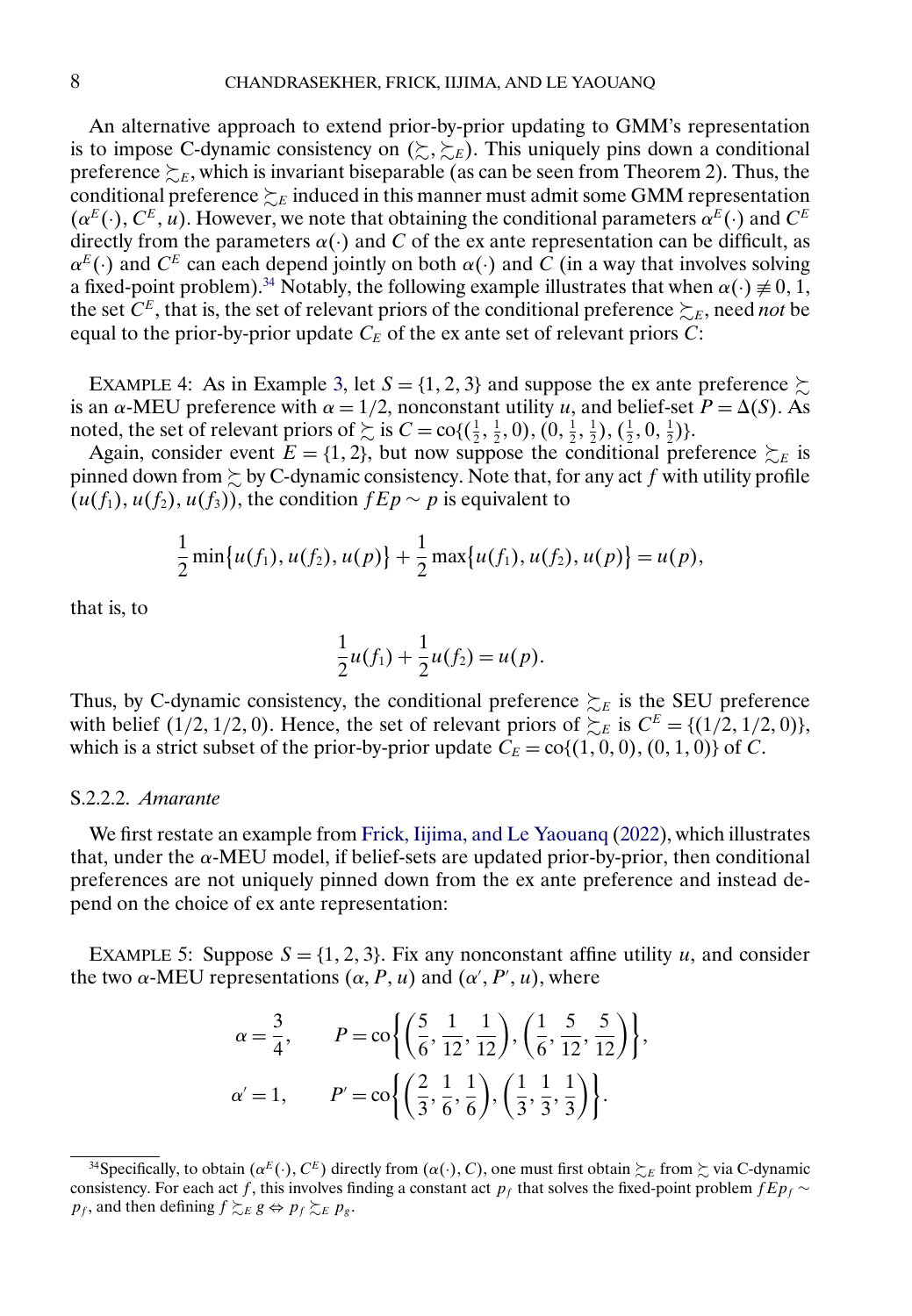<span id="page-8-0"></span>The two representations represent the same ex ante preference  $\succsim$ , since for all f,

$$
\frac{3}{4} \min_{\mu \in \text{col}(\frac{5}{6}, \frac{1}{12}, \frac{1}{12}), (\frac{1}{6}, \frac{5}{12}, \frac{5}{12})\}} \mathbb{E}_{\mu}[u(f)] + \frac{1}{4} \max_{\mu \in \text{col}(\frac{5}{6}, \frac{1}{12}, \frac{1}{12}), (\frac{1}{6}, \frac{5}{12}, \frac{5}{12})\}} \mathbb{E}_{\mu}[u(f)]
$$
\n
$$
= \min_{\mu \in \text{col}(\frac{2}{3}, \frac{1}{6}, \frac{1}{6}), (\frac{1}{3}, \frac{1}{3}, \frac{1}{3})\}} \mathbb{E}_{\mu}[u(f)].
$$

Now, consider the event  $E = \{1, 2\}$ . The prior-by-prior Bayesian updates of P and P' are

$$
P_E = \text{co}\bigg\{\bigg(\frac{10}{11}, \frac{1}{11}, 0\bigg), \bigg(\frac{2}{7}, \frac{5}{7}, 0\bigg)\bigg\}, \qquad P'_E = \text{co}\bigg\{\bigg(\frac{4}{5}, \frac{1}{5}, 0\bigg), \bigg(\frac{1}{2}, \frac{1}{2}, 0\bigg)\bigg\}.
$$

Consider an act f with utility profile  $u(f) = (1, 0, 0)$ . The value of this act under the updated model  $(\alpha, P_E, u)$  equals

$$
\frac{3}{4}\min\left\{\frac{10}{11},\frac{2}{7}\right\} + \frac{1}{4}\max\left\{\frac{10}{11},\frac{2}{7}\right\} = \frac{34}{77},
$$

and therefore the DM is ex post indifferent between  $f$  and the constant act  $p$  with utility 34/77. However, under the updated model  $(\alpha', P_E', u)$ , the value of  $f$  equals 1/2, and thus the DM strictly prefers p to f ex post under this model. This shows that  $(\alpha, P_E, u)$  and  $(\alpha', P'_E, u)$  do not represent the same conditional preference.

Now, consider an Amarante representation (2) with utility u and capacity  $\nu$  defined on some  $P \subseteq \Delta(S)$ . Natural updating rules for this representation seem less apparent: The literature has considered several updating rules for the special case of Choquet expected utility (see the survey by [Gilboa and Marinacci](#page-10-0) [\(2016\)](#page-10-0)), but directly applying these rules to Amarante's model would require one to observe ex post preferences  $\succsim_Q$  conditional on subsets  $Q \subseteq P$  of beliefs, rather than conditional on subsets E of states.

One potential extension of prior-by-prior updating might be to hold fixed the utility  $u$ and consider the updated capacity  $\nu_E$ , which is defined on the set  $P_E$  by  $\nu_E(Q) := \nu({\mu \in \mathbb{R}})$  $P : \mu_E \in Q$ ) for each  $Q \subseteq P_E$ ; that is,  $\nu_E$  transfers all weight that  $\nu$  assigns to any prior belief to its posterior. However, this rule gives rise to the same issue as in Example [5,](#page-7-0) that is, conditional preferences are not uniquely pinned down from the ex ante preference. To see this, we use the observation from [Amarante](#page-10-0) [\(2009\)](#page-10-0) that any  $\alpha$ -MEU representation  $(\alpha, P, u)$  is equal to the Amarante representation with utility u and capacity v defined on P by  $\nu(Q) = \alpha$  for all  $\emptyset \neq Q \subseteq P$ ,  $\nu(\emptyset) = 0$ , and  $\nu(P) = 1$ . This induces an updated capacity  $\nu_E$  that is defined on  $P_E$  and satisfies  $\nu_E(Q) = \alpha$  for all  $\emptyset \neq Q \subsetneq P_E$ ,  $\nu_E(\emptyset) = 0$ , and  $\nu_E(P_E) = 1$ . Thus, the induced conditional Amarante representation is equal to the  $\alpha$ -MEU representation  $(\alpha, P_E, u)$ . Given this, the multiplicity of conditional preferences in Example [5](#page-7-0) also applies to this updating rule for the Amarante model.

## S.3. MINMAX DSEU REPRESENTATION

While DSEU assumes that Optimism plays first and Pessimism plays second, this is equivalent to a model with the opposite order of moves. We omit all proofs for this section, as they can be obtained as minor modifications of the original proofs for DSEU.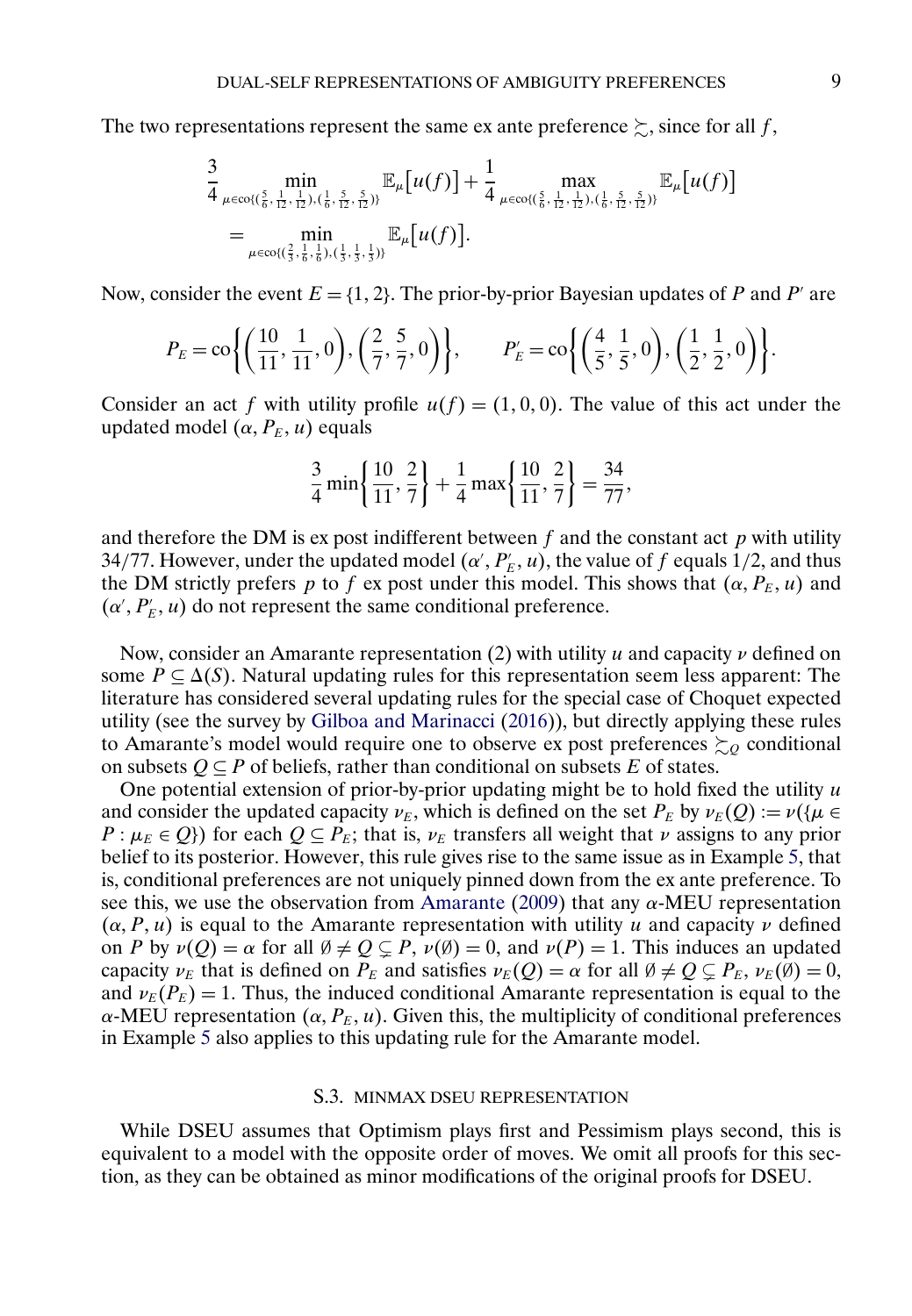<span id="page-9-0"></span>THEOREM S.3.1: *Preference*  $\succsim$  satisfies Axioms 1–5 if and only if  $\succsim$  admits a minmax *DSEU representation*, *that is*, *there exists a belief-set collection* Q *and a nonconstant affine* utility  $u : \Delta(Z) \to \mathbb{R}$  such that

$$
W(f) = \min_{Q \in \mathbb{Q}} \max_{\mu \in Q} \mathbb{E}_{\mu}[u(f)]
$$

represents  $\succsim$ .

Our construction of the maxmin DSEU representation in the proof of Theorem 1 uses the belief-set collection  $\mathbb{P}^* = \text{cl}\{P^*_{\phi} : \phi \in \mathbb{R}^S\}$  with  $P^*_{\phi} := \{\mu \in \partial I(\underline{0}) : \mu \cdot \phi \ge I(\phi)\}.$ Analogously, it can be shown that the belief-set collection  $\mathbb{Q}^* := \text{cl}\{Q^*_{\phi} : \phi \in \mathbb{R}^S\}$  with  $Q_{\phi}^* := {\mu \in \partial I(\underline{0}) : \mu \cdot \phi \leq I(\phi)}$  yields a minmax DSEU representation. Paralleling Section 2.3, it is straightforward to show that  $C := \partial I(0)$  again corresponds to the smallest set of priors that is contained in  $\overline{\text{co}}\bigcup_{Q\in\mathbb{Q}}Q$  for all minmax DSEU representations  $\mathbb{Q}$  of  $\succsim$ , with equality for representation Q∗.

While the different shades of ambiguity aversion in Section 3.1.1 are most conveniently characterized using the maxmin DSEU representation, the minmax DSEU representation is useful for characterizing ambiguity-seeking attitudes. Indeed, one can derive analogs of Propositions 2 and 3 that characterize the ambiguity-seeking counterparts of Axioms 6, 7, and 8 in terms of the intersection of belief-sets in Q.

#### S.4. SOURCE DEPENDENCE AND THE SMOOTH MODEL

Recall that under [Klibanoff, Marinacci, and Mukerji'](#page-10-0)s [\(2005\)](#page-10-0) (henceforth, KMM's) smooth model,  $\succsim$  is represented by the functional

$$
W(f) = \int \phi\big(u(f) \cdot \mu\big) \, d\nu(\mu),\tag{30}
$$

for some Borel probability measure  $\nu \in \Delta(\Delta(S))$  over beliefs, nonconstant affine u:  $\Delta(Z) \to \mathbb{R}$ , and strictly increasing  $\phi : u(Z) \to \mathbb{R}$ . For expositional simplicity, we consider  $Z = [0, 1]$ . Assume that u is strictly increasing and continuous on Z with  $u(0) = 0$ , and that  $\phi$  is twice continuously differentiable with  $\phi'(0)$ ,  $\phi''(0) \neq 0$ .

Analogously to Corollary 4 for the  $\alpha$ -MEU model, the following claim establishes a sense in which the smooth model is incompatible with source-dependent negative and positive ambiguity attitudes:

CLAIM 1: Suppose that  $\succsim$  admits a representation (30). Then there do not exist events  $E, F, G \subseteq S$  *such that for all*  $x > 0$ ,

$$
xE0 \succ xF0 \succ xG0 \quad and \quad xE^{c}0 \succ xF^{c}0 \succ xG^{c}0 \tag{31}
$$

and such that  $\mu(F)$  is constant across all  $\mu$  in the support of v.<sup>35</sup>

PROOF: Suppose towards a contradiction that such events  $E, F, G$  exist. For each event  $A \subseteq S$  and  $\Delta \in [0, u(1)]$ , let

$$
W_A(\Delta) := \int \phi(\mu(A)\Delta) d\nu(\mu).
$$

<sup>&</sup>lt;sup>35</sup>See Theorem 3 in KMM for a behavioral characterization of such unambiguous events  $F$ .